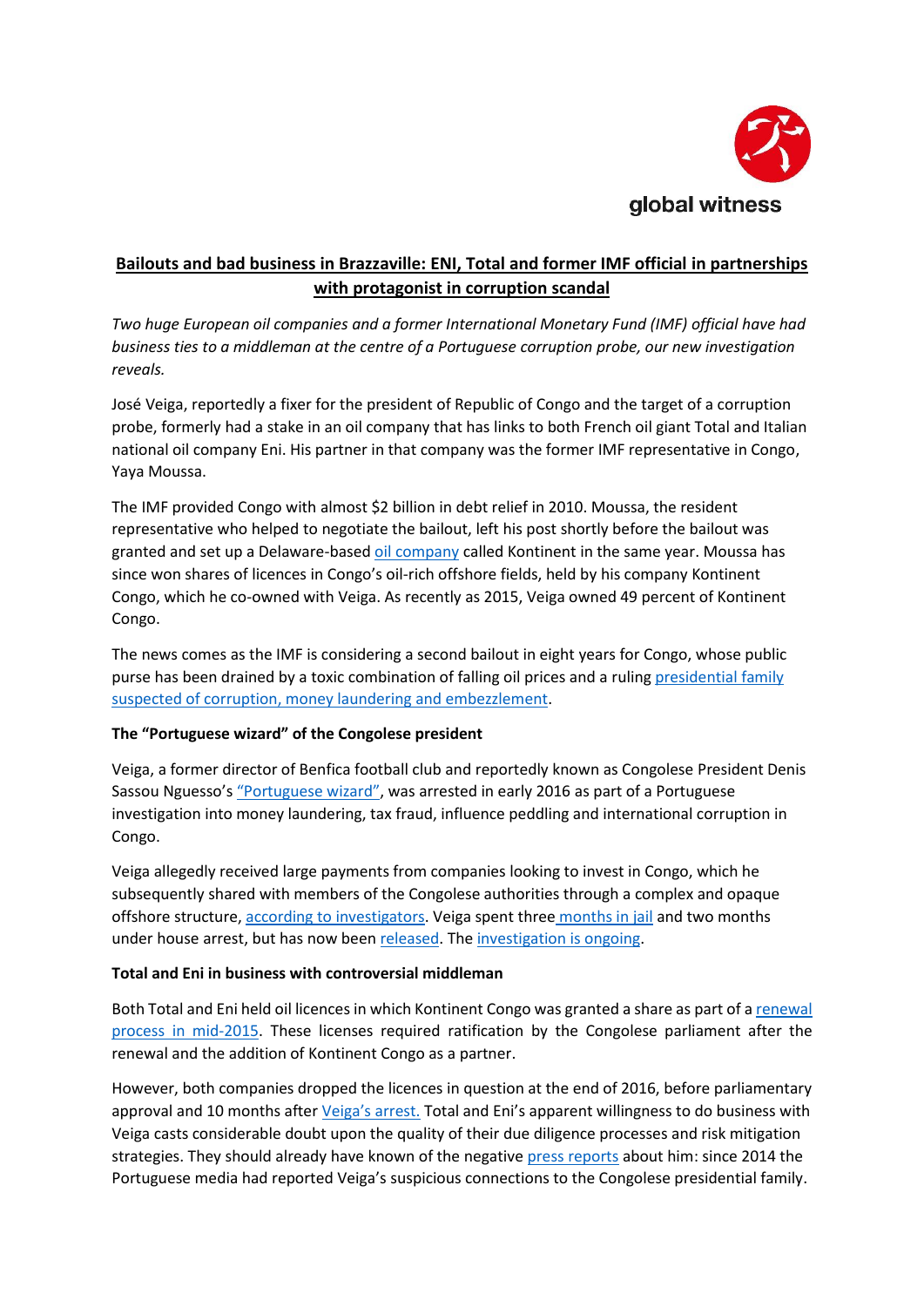Total admitted to Global Witness that it had identified both Veiga and Moussa, owners of Kontinent Congo, as raising potential compliance issues. The company said that in order to address these it had planned to put in place "provisions intended to mitigate the risk that any persons affiliated with public officials would be in a position to improperly influence operations under the JOA [joint operating agreement]". Total was therefore aware of the possible risks of partnering with Veiga and Moussa, but decided it would still be acceptable to go into business with them.

Total also noted that it was operating under the terms of a Deferred Prosecution Agreement with the US Department of Justice (DoJ) during this period. The company said that the DoJ "expressed concerns about the proposed participation of certain local partners". Although Total did not name any company, Global Witness believes these concerns would likely include Kontinent Congo and its owners at the time.

Lawyers representing Kontinent Congo and Dr Moussa told Global Witness that these claims were "completely without foundation", adding: "To their knowledge, our clients have never been the subject of any corruption investigation in any jurisdiction, or been flagged as a concern by any law enforcement agency in the world."

"Clearly it's not just Global Witness that is worried about risks around Veiga and Moussa – their proposed business partner, Total, also identified issues with both men," said Mariana Abreu, Campaigner at Global Witness. "That the DoJ also raised concerns shows just how much of a red flag Kontinent Congo was, but Total and Eni both seemed willing to do a deal with the company in 2015. The management of these oil majors should face scrutiny over their decision making on these licences."

Total and Eni may have dropped one set of licences with Kontinent, but [Eni still owns a field,](https://www.eni.com/docs/en_IT/enicom/investors/2017/2017-2020-strategy/2016-full-year-results-strategy-2017-2020.pdf) known as Loango II, in which Kontinent holds 5 percent of the shares. Eni is facing trial in one of the biggest [corruption cases in history](https://www.globalwitness.org/en/campaigns/oil-gas-and-mining/shell-eni-trial/) for a separate oil deal in Nigeria and its offices were raided in April this year as part of a probe into its business in Congo. In contrast to Total, Eni said at its 2017 AGM that it had carried out due diligence on its partners and found no concerns regarding Moussa or Veiga, adding that suggestions that they acted as representatives of the Congolese presidential family were "[groundless](https://www.eni.com/docs/en_IT/enicom/company/governance/shareholders-meeting/2017/questions-and-answers-before-the-shareholders-meeting-2017.pdf)".

"This is just the latest example of the massive risks Eni has taken in its business deals," said Abreu. "The company is already having to defend its work in Nigeria, and now serious questions are being raised about its Congo activities. We're beginning to see a pattern emerging of Eni partnering with politically-connected individuals who are later investigated for facilitating corruption. It's high time Eni's management is held accountable for the problematic deals they have struck and the risks they seem to have ignored in the process," she added.

#### **Role of former IMF negotiator**

Yaya Moussa, founder and owner of Kontinent, also faces difficult questions about his business relationship with Veiga. Not only are the men linked via Kontinent Congo; they were both on the [Board of Directors](https://apbef-bj.org/adherent/banque-africaine-pour-lindustrie-et-le-commerce/) of Benin-based Banque Africaine pour l'Industrie et Commerce (BAIC) bank, where Moussa also held shares as part of his compensation package for the role. Media reports suggest that Veiga acts as a [representative of the Congolese presidential family](https://observador.pt/2016/02/08/veiga-banqueiro-na-republica-do-benim-veja-as-fotos-video/) in the bank. Moussa told Global Witness he left his position at BAIC in 2017.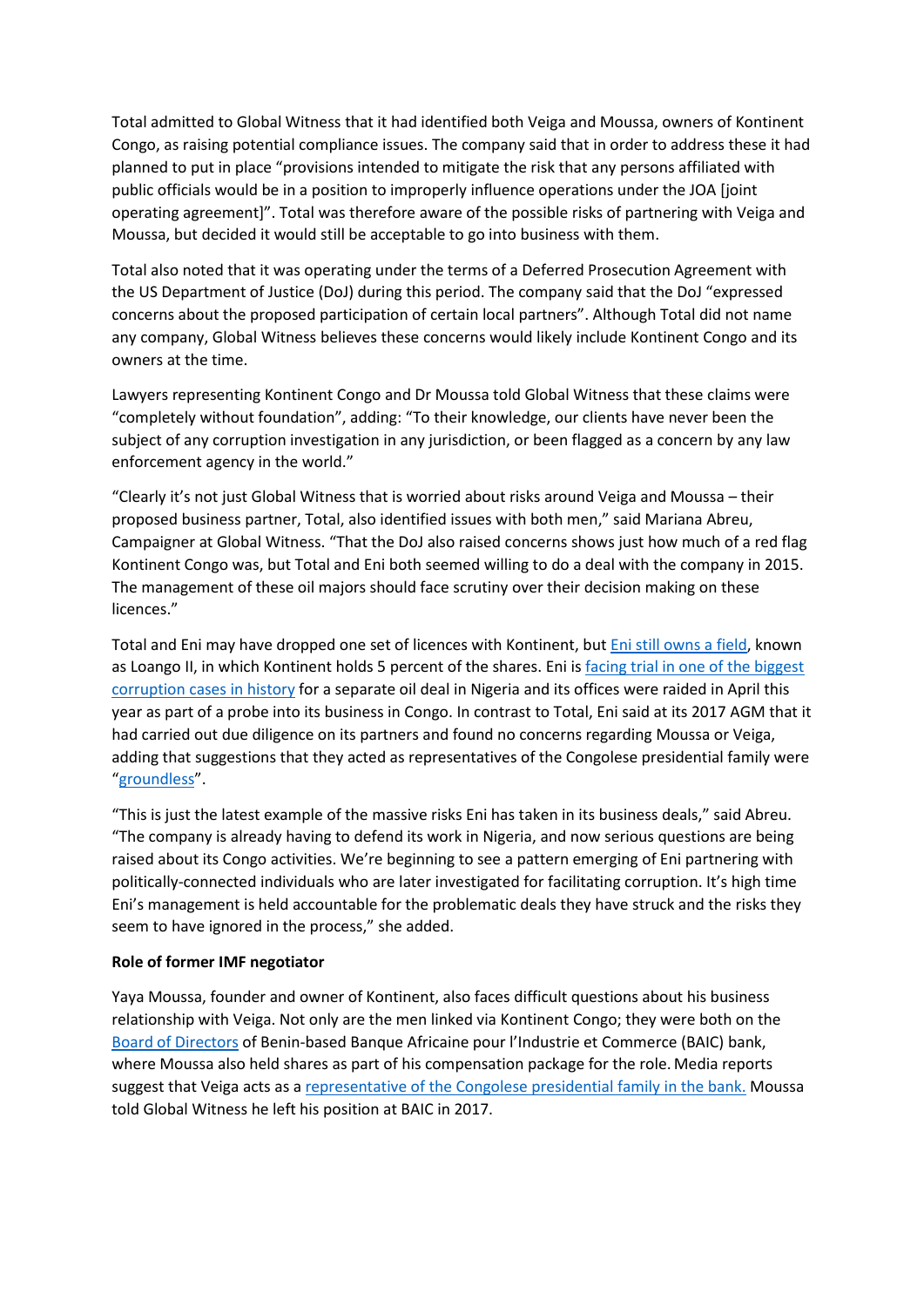As IMF resident representative in Congo's capital Brazzaville, Moussa played an important role in the team which oversaw the IMF's bailout for Congo in 2010. When commenting on his IMF appointment, he recognised it was a tough job "but… I needed to go there and try to help".

The \$1.9 billion of debt relief came with several strings attached, not least the demand on the Congolese government to abide b[y transparency and good governance provisions.](https://www.imf.org/en/Publications/CR/Issues/2016/12/31/Republic-of-Congo-2008-Article-IV-Consultation-Requests-for-a-Three-Year-Arrangement-Under-22747) "This is a very tangible achievement", Moussa said. Despite that, Congo's oil sector has continued to be beset by scandals, hidden debts and gross mismanagement, and the government is asking for a bailout once again.

In summer 2009, just before the last bailout was granted in January [2010,](https://www.imf.org/en/News/Articles/2015/09/14/01/49/pr1020) Moussa left his post at the IMF because he wanted "to accomplish even more for Africa". He set up Kontinent in Delaware only three months after the bailout was confirmed, although he did not obtain Congo oil licences until 2015.

During his time as the IMF representative in Brazzaville, Moussa enjoyed cordial relations with the Congolese government, as reported by [The Times.](https://www.thetimes.co.uk/article/local-partners-muddy-waters-of-totals-offshore-contracts-jkc9rvbmj6f) According to the Swiss NGO Public Eye, Moussa likely came to know [the Congolese President's son](https://www.publiceye.ch/fileadmin/files/documents/Rohstoffe/BD-2015-Investigation-Philias_s_refined_ventures.pdf), Denis Christel Sassou Nguesso, during this time, although Moussa claims, through his lawyers, that the men did not meet until 2011. The acquaintance was clearly in place by that point, with Moussa 'facilitating' a promotional tour for Sassou Nguesso's charitable foundation, Perspectives d'Avenir, in the United States in 2011.

In a letter to Global Witness via his lawyers, Moussa confirmed his attendance of at least one event during the tour, but clarified he was not paid to attend nor did he pay anyone else to organise or attend it. He also denied that there has ever been any conflict of interest in his role at the IMF.

In contrast to Moussa's claims about his achievements as the IMF representative and the available evidence of his central role as part of the IMF team overseeing the bailout process, Moussa's lawyers said that "suggesting that Dr Moussa, as a single IMF representative, did or was able to facilitate a country's access to debt relief is fanciful", highlighting that a large team was involved in the bailout decision.

#### **Opaque oil licensing process**

Global Witness could not find any publicly available information on how Kontinent Congo received its shares in oil licences, which is at odds with [IMF recommendations on transparency in the natural](http://www.imf.org/en/Publications/CR/Issues/2016/12/31/Republic-of-Congo-2008-Article-IV-Consultation-Requests-for-a-Three-Year-Arrangement-Under-22747)  resources sector provided [in the run up to bailout.](http://www.imf.org/en/Publications/CR/Issues/2016/12/31/Republic-of-Congo-2008-Article-IV-Consultation-Requests-for-a-Three-Year-Arrangement-Under-22747) Part of the IMF team that took part in producing these recommendations, ironically, was Yaya Moussa.

According to press reports and Total's written response to questions, Kontinent Congo received a participating interest in these oil licences on the grounds of 'local content rules' (Art. 143 of the Congolese Hydrocarbons Code). These rules mean that international oil companies are expected to partner with local companies on major oil developments. The aim of this provision is to develop local capacity and skills and to use local goods and services to benefit the Congolese economy.

Kontinent LLC was incorporated in Delaware while Yaya Moussa hails from Cameroon and José Veiga from Portugal. The company holding the licence is Kontinent Congo, a Congolese company, but still does not qualify as a 'private national company' as defined by Congolese law; according to the oil code, a local partner must be registered in Congo and be more than 50 percent owned by a Congolese national. It appears, then, that Kontinent does not meet either the letter or the spirit of this provision of the law, which was intended to promote local development.